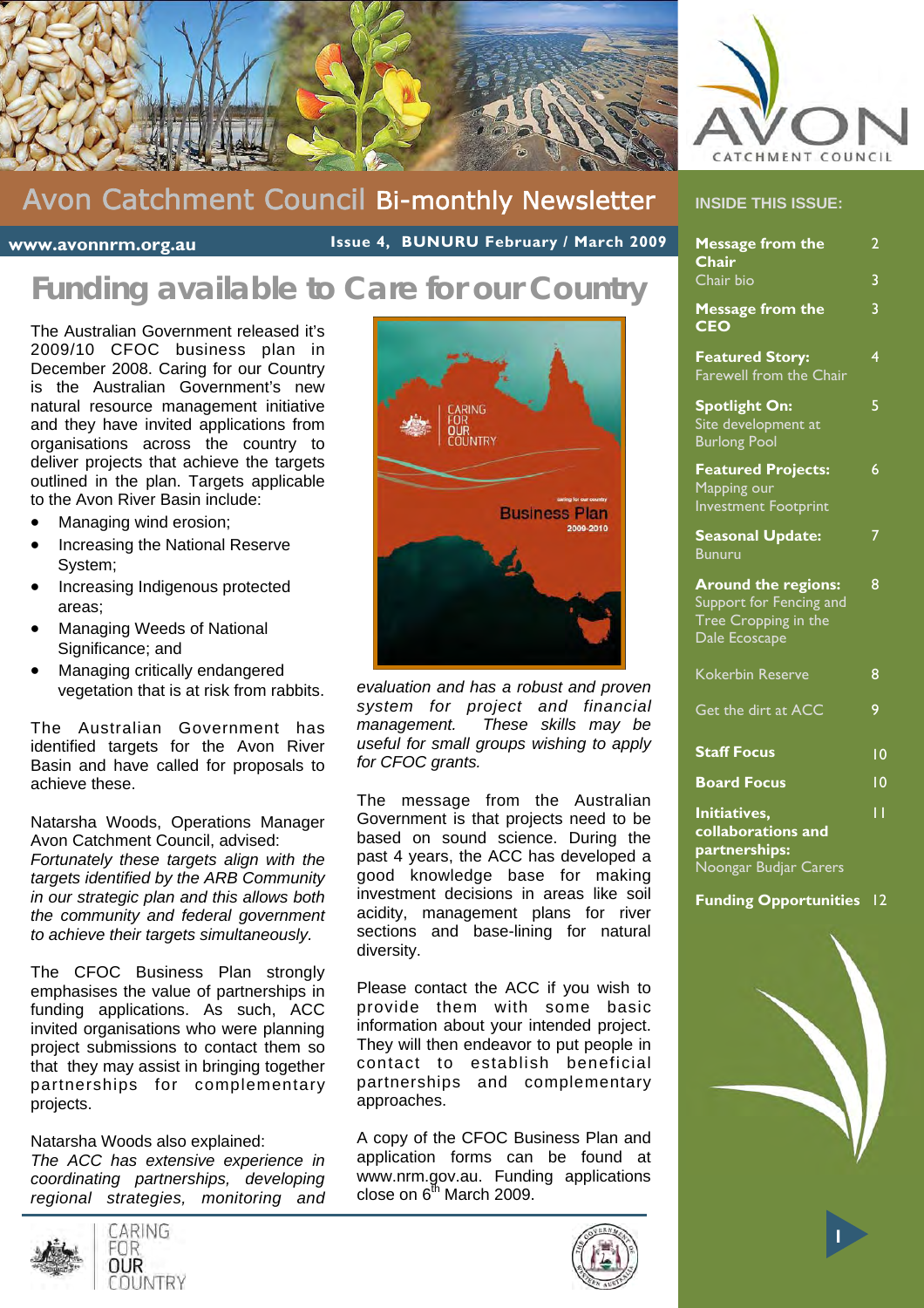**Issue 4, BUNURU February / March 2009** 

### **Message from the Chair**

### **By GLENICE BATCHELOR**

WELCOME to a newsletter with a lot of information - so I will be brief but there is much to tell!

Over the past twelve months Avon Catchment Council has been very busy rolling out extensive funds throughout the region. This has meant communication has been more about specific projects, but now it's time to share what has been happening.

We are now facing a complete change of how ACC has done

business in the past. It's time to reflect and consider how we will go forward. Changes to both State and Federal Governments have meant a new mindset is needed. The Australian Government's new Caring for our Country funding provides us both with a funding opportunity but also a major challenge. As a region we are trying to see where our needs will meet government targets set to allow funding to flow. Funding is now competitive across Australia and whilst regions are in the box seat, we need to ensure that we as an organisation are very clear about what needs to be done and work with the community to ensure that this can occur.

Timing of funding is always an issue and the Board had to request Expressions of Interest for involvement in this initial Caring for our Country round prior to Christmas. The operational staff are now finalising how the applications will progress with key partners. We are still currently working via a largely undefined process which is adding to the complexity.

State-wise the regional model is undergoing two reviews. The first has been planned for some time. However the change of funding structure has meant this is timely. Internally, the six regional groups are conducting a 'warts and all' review to inform and ensure continuous improvement of how we all do business. The Honourable Terry Redman MLA, Minister for Agriculture and Food is now also running a review with stakeholder input and the findings from each of these will be



used to inform how Avon Catchment Council moves forward.

The Avon Catchment Council Board had already seen the need and has commenced a re-structure. I am now on board to help drive that process. Advisory committees have been formed to provide a mechanism for community input. This is in a direct response to the last three years – when Avon Catchment Council was primarily a delivery organisation for strategic funding. We need to be very clear about what it is we are really about and work with our regional community to achieve on your behalf.

ACC has been very busy delivering. Now it's time to take stock, share the knowledge gained and move forward. I personally believe that the way forward is about true partnership and collaborations to ensure the changes needed are achieved. ACC has had the support of many good people over many years who have carried out much hard work and accomplished a great deal at the local and regional levels. We need to honour this effort, and with good planning and valued community input, work together to "create healthy landscapes, livelihoods and communities"

'*Message from the Chair' is continued on the next page with the 'Chair bio'...*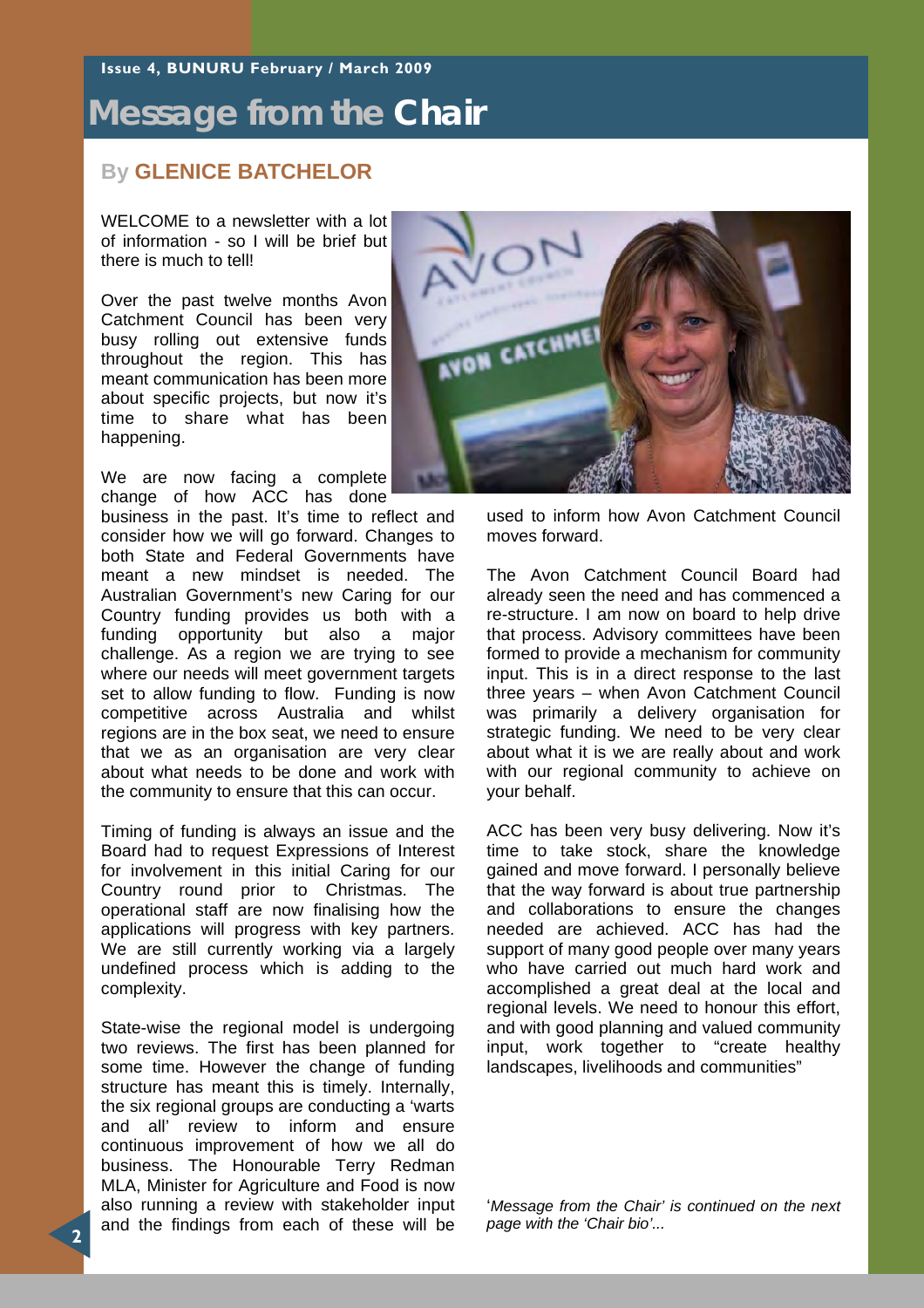### **Chair bio**

**GLENICE BATCHELOR** works and lives in Tammin with her husband Fred and two daughters, Megan and Amy. Glenice has extensive experience and commitment to NRM and rural life having worked in Horticulture, Human Services, NRM and local government for over 20 years.

Glenice has managed a range of community based projects and is currently Project Manager for the Catchment Demonstration Initiative (CDI) for the Wallatin Wildlife and Landcare Inc group in Kellerberrin/ Doodlakine. A feature of the CDI "Bringing it all Together" is the collaborations and partnerships developed with agencies and research bodies including a major partnership with CSIRO funded by the Grains Research and Development Corporation.

Glenice believes that her experience in community driven research and on-ground activity provides a strong background as Avon Catchment Council Chair. The recent focus has been on salinity however Glenice believes that NRM has the capacity to incorporate and integrate the many opportunities available for industry and community development. She believes that much can be achieved by working together to manage our resources and environment.

Glenice is the current Chair of Saltland Pastures Association and recipient of the 2007/08 Landcare Professional Award. ACC is delighted to have such an accomplished Chairperson leading the way.

## **Message from the CEO**

### **By PETER SULLIVAN**

2009/10 will see significant change in the way Avon Catchment Council does business. This change is partly in response to the external funding environment as well as responding to our own internal review of business. This review identified our direct engagement with community and our ability to maintain a high level of Natural Resource Management service delivery as a key strategic priority.

As a result of this internal assessment and change in Australian Government funding, ACC will seek to better network and engage community in Natural Resource Management. Through enhanced networking and engagement, Avon Catchment Council will be better placed to reflect community aspirations and priorities in Natural Resource Management.

From a team perspective ACC is ready for change and will strive to deliver NRM services more effectively *with* the community.

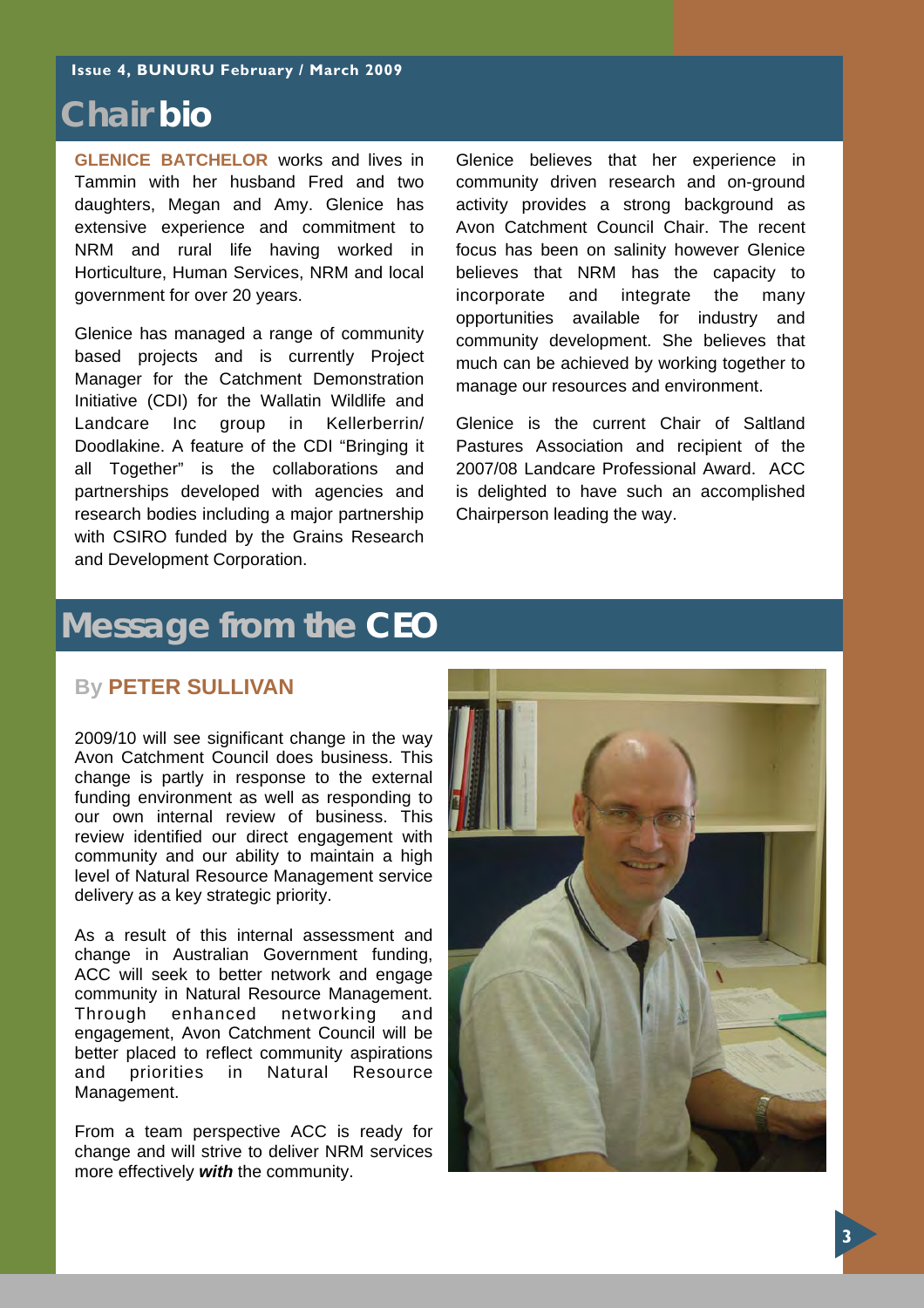### **Featured Story**

## **Farewell from the Chair**

### **By MERRILYN TEMBY**

OVER the last three years Investment Plans delivered some \$30 million of investment into the Avon environment, tapping into the best expertise in our region to ensure our projects were done according to the Investment Plans that so many put time and effort into.

All Avon Catchment Council projects have delivered important outcomes but some stand out. The Avon River is a major asset and although we have worked to protect it for many years, the last three have seen a huge ramping up effort. Now some 97% of the Avon Channel has been fenced and rehabilitated, Beverley town pool and Mile Pool near Brookton have also been restored. The Department of Water, our delivery organisation for this project, has worked with Local Governments, landholders and community and Aboriginal groups to achieve this and last year were winners of a Premier's Award.

We celebrated the success of our "Recording of Traditional Knowledge for NRM" project. A DVD that recorded the thoughts of eleven Noongar Elders was launched. Also, Len Collard and Sandra Harben from Murdoch University presented their literature review on Traditional Knowledge.

Other highlights of ACC projects include the popular "Our Patch" project, which has seen the protection of iconic pieces of bush or other natural assets in some 25 Shires. After three years much has been achieved and a lot has been learnt.

It has been very pleasing to see the efforts of outstanding groups and individuals being formally recognised. The National Landcare Awards for 2008 included several finalists from the Avon Region - NEWROC (North Eastern Wheatbelt Regional Organisation of Councils) NRM and Wallatin Wildlife and Landcare. These groups, along with Glenice Bachelor, were also State Landcare award winners in 2008.

In the last year (2008/09) there has been a completely different funding scenario. Instead



*Above: Merrilyn Temby* 

of the joint State/Commonwealth funding allocation of previous years, the new Commonwealth Government has funded us directly through their new "Caring For our Country" program. In 2009-2013, we will see further changes, with more emphasis on competitive bids for projects. There are huge changes taking place and NRM will be done differently, Avon Catchment Council is committed to trying to get the best 'deal' for the Avon NRM community, and the best outcomes will be achieved by continuing to work together.

I decided not to seek re-election for the position of Chair of Avon Catchment Council due to family commitments though will remain on Council as Deputy Chair. I wish to thank our CEO, Peter Sullivan, for his leadership, support and advice. I also commend the Avon staff for their dedication and enthusiasm for the job, and all the people involved in the planning, delivery and implementation of our projects over the whole period.

Lastly I wish to thank the three departing Board members, Wayne Clarke, David Singe and Pauline Guest for their outstanding service. They have been dedicated contributors to all aspects of ACC.

**4**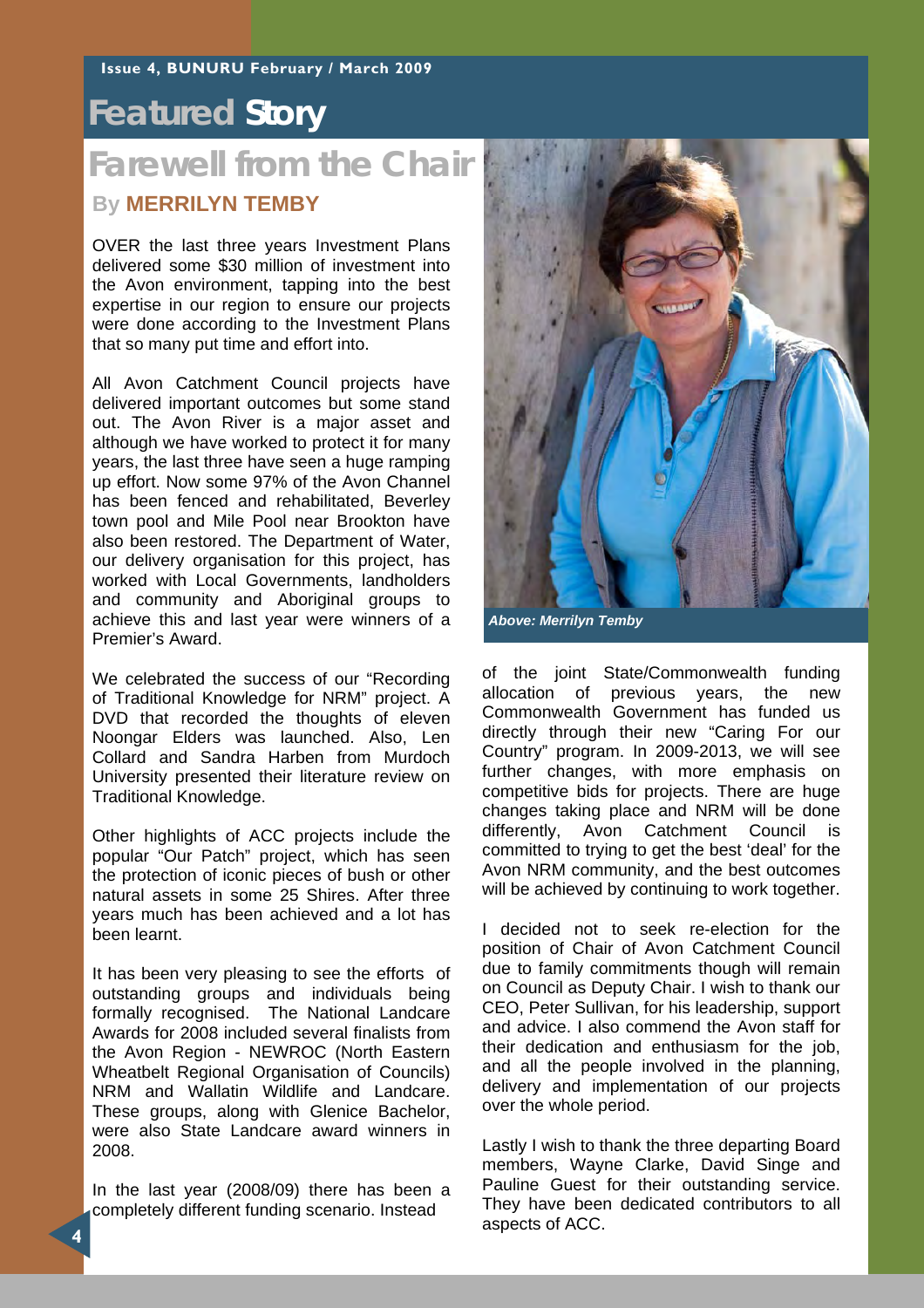## **Spotlight On**

## **Site development at Burlong Pool**

*"It really has all three aspects of local heritage significance, being a Noongar heritage site, settler heritage site and also an important environmental spot."*

*Above: Burlong Pool* 

BURLONG is of major significance to the Noongar People and is listed under the Aboriginal Sites Act. It was for them an important camping site and corroboree ground as well as a source of food and water. The dream time serpent the Wagyl was believed to live there during the long summer months. It is believed with the approach of summer the Wagyl made his way underground, down the Toodyay Brook to the Avon, and upstream along that river to the long deep pool at Burlong. There he stayed until winter rains made the brooks flow again. (Erickson 1974\*).

Burlong was also once a premier park for picnics, swimming, water sports and military exercises, as well as a major source of fresh water for the Northam community, steam trains and for export to the Goldfields.

Much time is being spent liaising with the Northam Noongar community to ensure that any development has their support. This liaison is an essential part of the process to revitalise this important site. This consultation process is ongoing with local Noongar Elders and the community.

Avon Catchment Council in partnership with the Northam Noongar community, Avon Valley Environmental Society, Avon Valley Contractors, Department of Water, Shire of Northam and surrounding farmers will oversee a long term plan to improve the Burlong Pool area, making it suitable for cultural and recreational use, and also educational conservation and heritage significance.

Peter Weatherly, President of Avon Valley Environmental Society, explained: *It really has all three aspects of local heritage significance, being a Noongar heritage site, settler heritage site and also an important environmental spot.* 

Nathan Heal, Aboriginal NRM Officer at ACC recently visited the site along with Peter Weatherly, Brian Blurton, Department of Indigenous Affairs and Tom and Lindsay Garlett, members of the Northam Aboriginal community. Proposed site works were discussed including a general cleanup, making the area safe for entry, installation of interpretive signage and re-vegetating the riparian zone.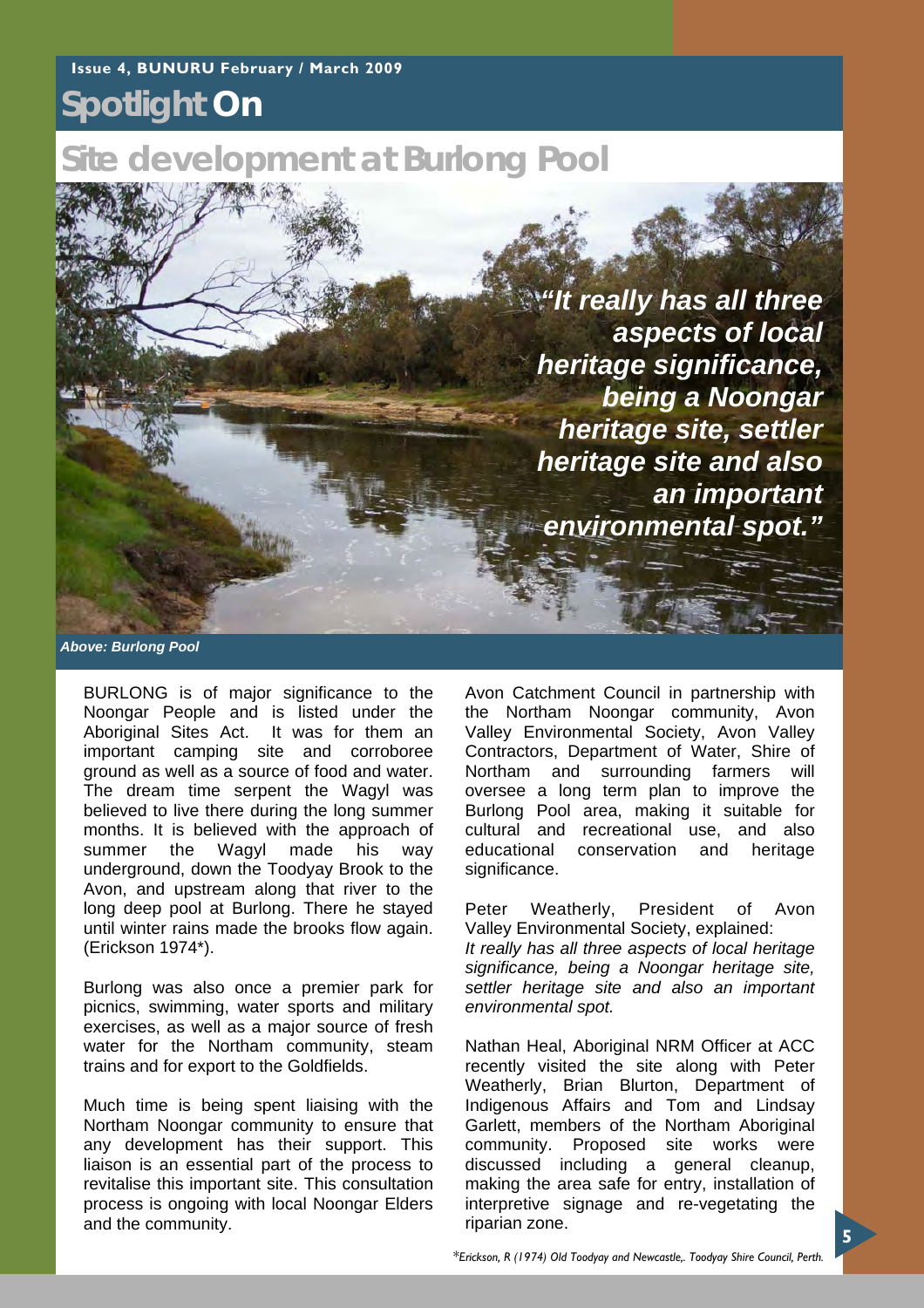### **Featured Project**

## **Mapping Our Investment Footprint**

### **By MICHELLE KIDMAN**

INVESTMENT FOOTPRINT MAPPING is being carried out in all six Western Australian Natural Resource Management groups. It will enable everyone interested in protecting our natural resources to see what has been done where, and by whom.

The Avon Catchment Council is working with the Shared Land Information Platform (SLIP) NRM Information team to map all ACC delivered projects funded through the National Action Plan for Salinity and Water Quality and the Natural Heritage Trust funding program for the period 2005-2009.

To date 24 projects have been mapped, with over 4,214 project outputs captured. Some of these outputs include:

- Monitoring water quality of the Avon River and it's tributaries;
- Managing biodiversity and water quality through monitoring, fencing, revegetation, pest and weed control, and fire management guidelines;
- Planting of saltbush, sandalwood, brushwood, oil mallees and other species suitable for saline affected land;
- Integrating tree crops into cropping systems;
- Mapping and reporting on salinity trend;
- Monitoring and analysis of soil quality and pH across the Avon; and
- Identification of sites of Aboriginal significance.

In addition, over 6,000 kilometres of regionally significant roads in the Avon River Basin, assessed for their risk of damage through the impacts of salinity, have also been mapped.

This information will be publicly available on the NRM Info website in the very near future.

Keep posted, and visit the NRM Info website at http://spatial.agric.wa.gov.au/slip

NRM Info will be updated regularly to include new projects being delivered through the Australian Government's Caring for Our Country program.



*The investment footprint: A map of the Avon River Basin showing locations of ACC projects.* 

*'...It will enable everyone interested in protecting our natural resources to see what has been done where, and by whom.'*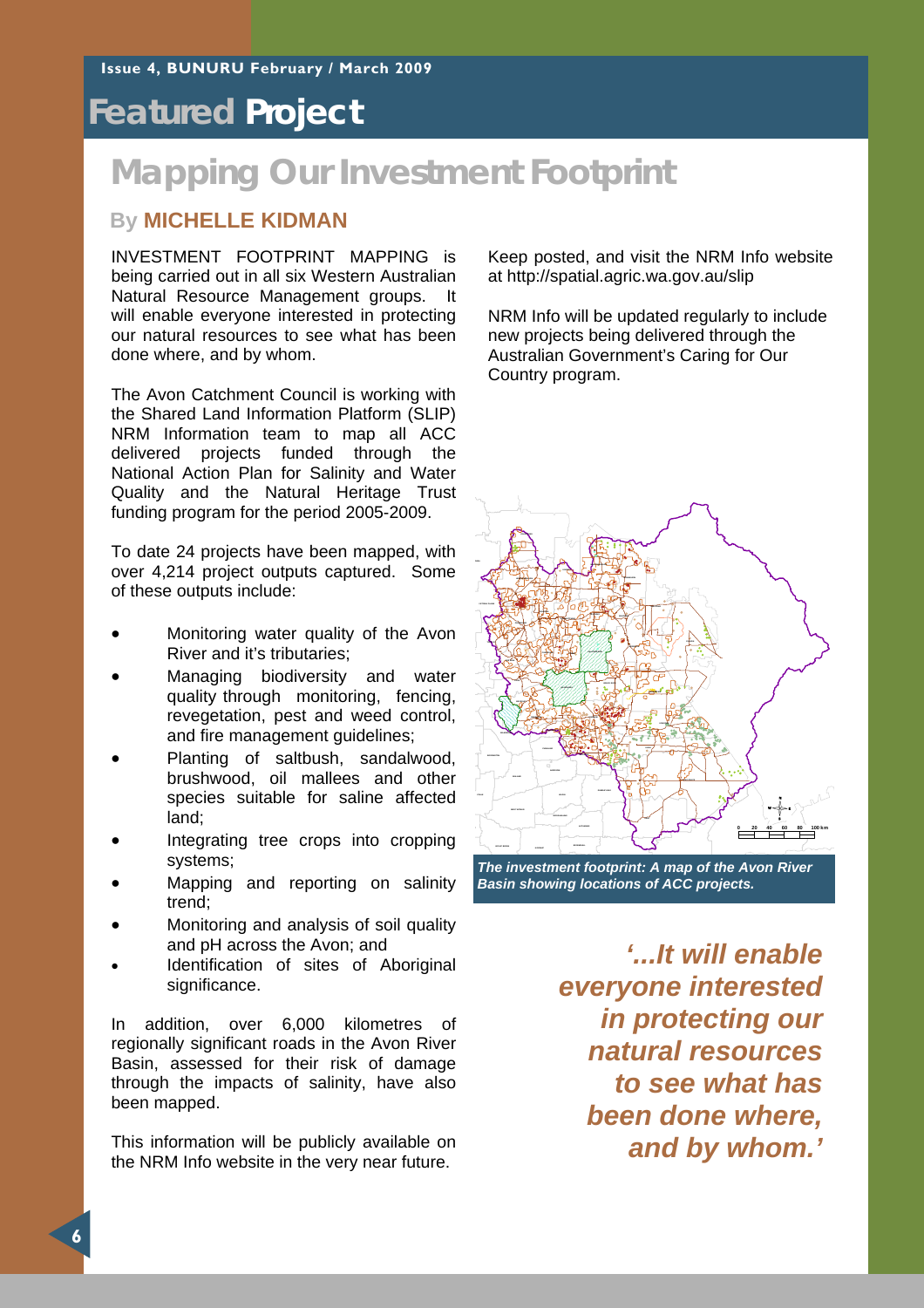## **Seasonal Update**

*Six ACC Newsletters will be released in 2009 to coincide with the six Noongar seasons of Bunuru, Djeran, Makuru, Djilba, Kambarang and Birak.* 

### **Bunuru February - March Hot easterly and north winds**

THE BUNURU Noongar season occurs between February and March. It is characterized by hot easterly and north winds. During the Bunuru season, people moved towards coastal areas as inland water supplies became scarce.

'Fishing in coastal areas and estuaries dominated this season, with large assemblies and gatherings. The fruits of the zamia (Macrozamia riedlei) were collected and treated for toxins by a process of burying, soaking and roasting. Red fruit nut called baio, ripe in March, is considered a delicacy by the natives.' (Stokes 1846\*)



*\*Stokes, J.L. (1846) Discoveries in Australia; an account of the coasts and rivers explored and surveyed during the voyage of HMS Beagle in the years 1837-43. T & W Boon, London.*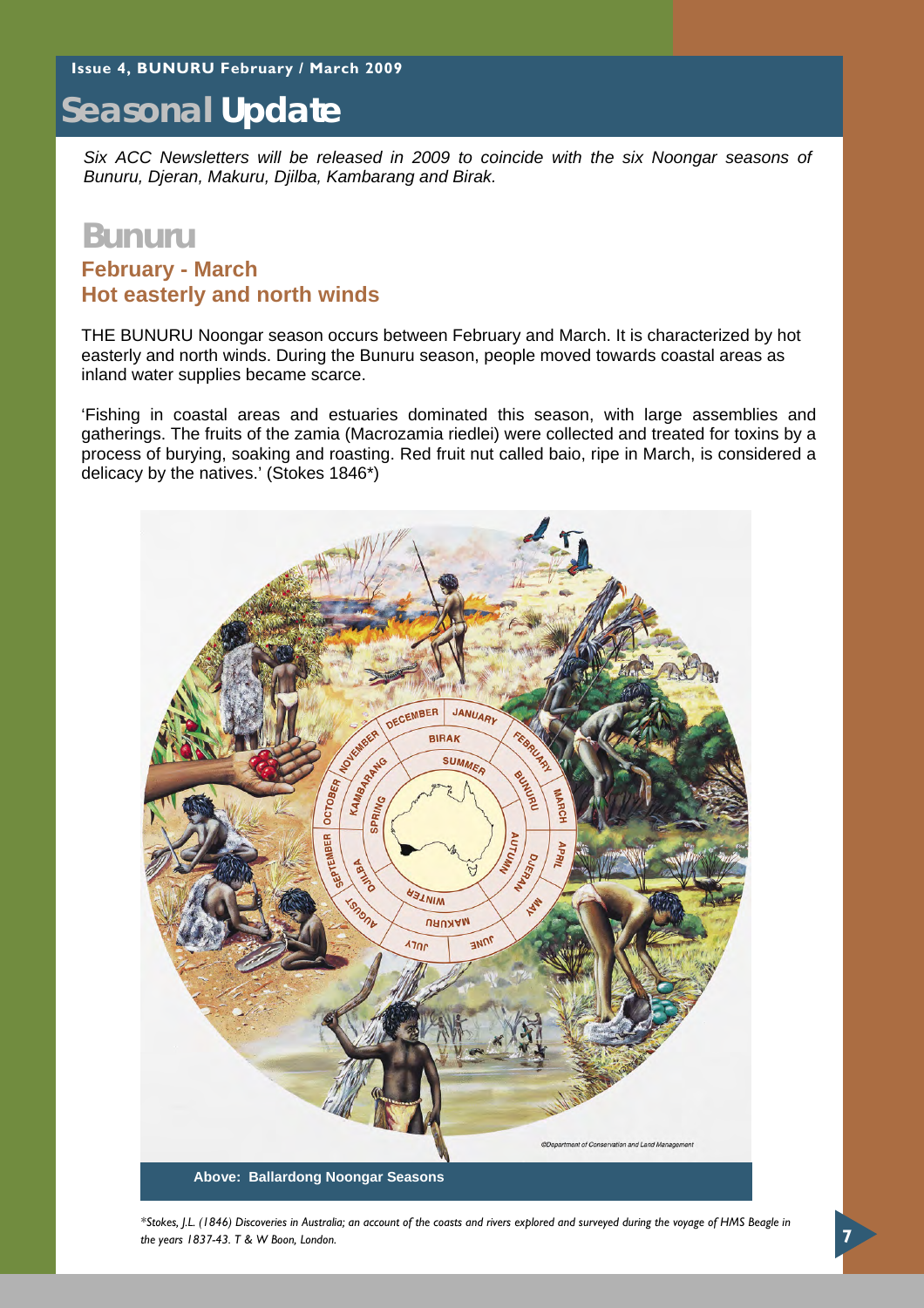## **Around the Regions**

### **Support for Fencing and Tree Cropping in the Dale Ecoscape**

### **By REBECCA PALUMBO**

ONE OF the most important biodiversity 'hotspots' within the Avon River Basin is being targeted in an effort to protect it.

The Dale Ecoscape lies on the western side of the Beverley and Brookton shires and runs into the York shire. It also includes the Dale River, which is one of the last remaining fresh waterways in the Western Australian Wheatbelt.

The Avon Catchment Council has set aside \$680,000 in 2008-09 to help preserve the 76,000 hectare area, which contains at least five threatened fauna species including the numbat.



The biodiversity within the Dale Ecoscape is extremely diverse, and often shows changes in vegetation type over short ranges. There is also a large number of threatened flora species.

The Dale River pools are filling up with sediment and due to salinity the remaining riparian vegetation is generally in poor health.

There is a need for extensive work on both the river and remnant bush to combat the impacts of salinity, fragmentation and erosion.

Currently the World Wide Fund for Nature (WWF) and the Department of Water are working with local landholders to undertake work such as fencing off areas of remnant bush and fencing the Dale River and its tributaries to prevent stock entering the area. Revegetation projects along these waterways are planned for later in the year.

A Rivercare workshop is planned as well as an introductory workshop on tree cropping. This latter workshop complements the announced funding from the ACC for support for tree

## **Kokerbin Nature Reserve**

### **By NATHAN HEAL**

A PARTNERSHIP has been developed between the Bruce Rock Shire, community and traditional custodians, Njaki-Njaki and Balardong Noongar groups, the Department of Environment and Conservation (DEC) and the Avon Catchment Council to implement conservation works at the Kokerbin Nature Reserve.

The road access to the top of the rock has been closed to ensure cultural and conservation outcomes are preserved. A sign was erected in August/September 2008 at the point of closure to advise visitors of this and further information can be gained from the DEC office in Merredin. A car park has been completed at the historic well and picnic tables will also be installed in the future .

An interpretive shelter is planned for construction at the end of June 2009 and will be a similar shape to the dome of the rock.

Further work will include the development of a stable platform to allow access to the cave and wave formations and refine the walking trail. A survey will also be conducted of the Blackflanked Rock Wallabies (*Petrogale lateralis*) to ascertain population statistics.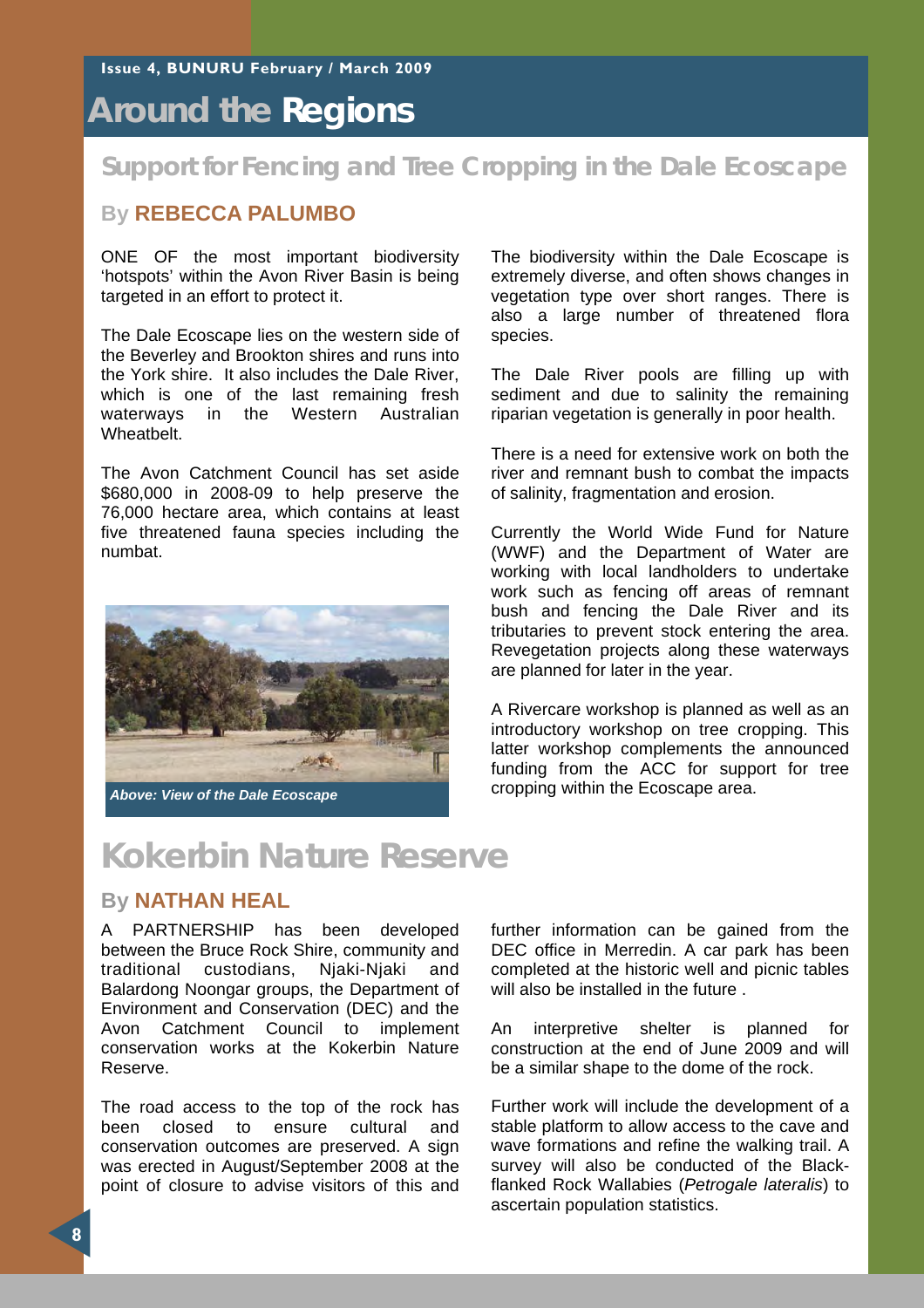### **Around the Regions**

### **Get the dirt at ACC**

### **By DAN FERGUSON**

AGRICULTURE is an integral part of the Avon River Basin so providing farmers with ways to maintain the soil resource is a priority of the Avon Catchment Council.

During the past three years projects to equip the Avon community to manage soil acidity, secondary salinity and improve soil health have been undertaken in the region.

Eighteen-thousand top-soil and twentythousand sub-soil samples were collected to provide farmers with precise liming recommendations to treat soil acidity. The data also presented a regional picture of soil pH to help identify priority areas to address the issue in the future. Project partners, the Department of Agriculture & Food WA (DAFWA) conveyed messages on soil acidity management through a well received extension campaign that included the 'Time to Re-Lime' information series

ACC's investment into salinity management included the planting of 700 ha of oil mallees, 1800 ha of saltbush; 350 ha brushwood/sandalwood and two safe disposal of acid groundwater

demonstration sites. The Avon Salinity Tender provided further planting of 628 ha of mixed perennial pastures; 80 ha of tagasaste and 259 ha of oil mallees for land managers to

*'More than eighty farmers across 264 sites were provided a soil health.'* 

contain or adapt to secondary salinity. Significant funding was allocated to salinity management extension activities and the protection of built infrastructure (road, rail and towns) from secondary salinity. More than eighty farmers across 264 sites

*Above: Soil pit in paddock* 

were provided a better picture of their soil health. Participants were provided with a comprehensive look at the biological, chemical and physical characteristics of their soils through analysis of samples by researchers at

the University of Western Australia and DAFWA. Monitoring soil health helps inform participants to change better picture of their management practices to achieve a more sustainable and profitable production system. Further information on this

project can be accessed from the award winning website www.soilquality.org.au.

> Soil degradation is extensive in its scale and severity in the Avon River Basin so limited public funds need to be allocated strategically and at a low cost per hectare. Future projects under programs like Caring for our Country will continue the opportunity for land managers to increase their knowledge of the vital soil resource and implement changes to agricultural systems so soils are maintained for future generations.



*Above: Sandy soil pit*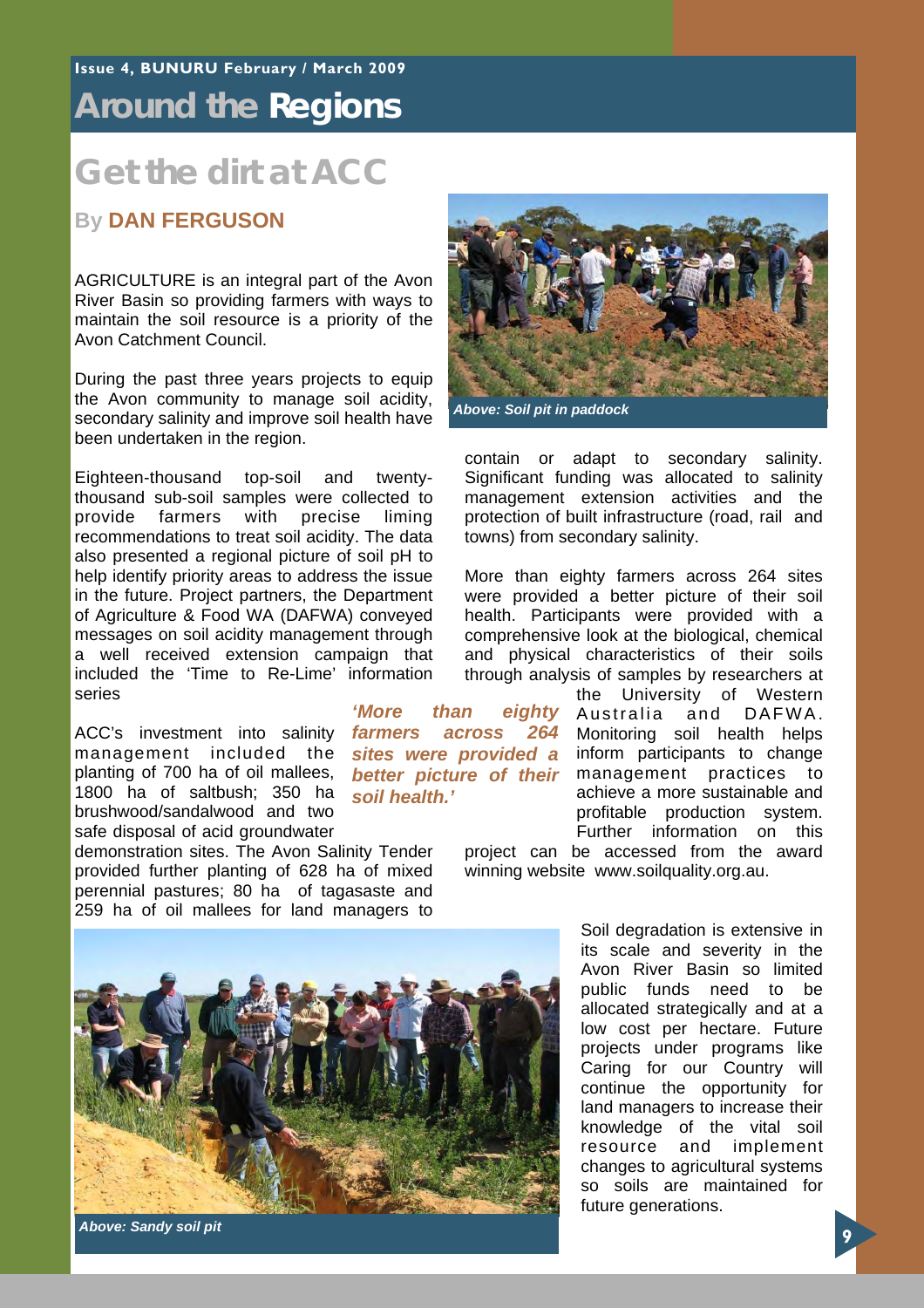#### **Issue 4, BUNURU February / March 2009**

### **Staff Focus**



**NATHAN HEAL** has joined the Avon Catchment Council team to work in Indigenous Engagement and Natural Resource Management. He has worked on a number of conservation related works for various organisations, leading teams of Australian and International volunteers on a number of projects in Namibia, Tasmania, Queensland and the Northern Territory. Most recently Nathan was the Green Corps Team Leader for the Gumber Caring for Country project in Moora.

**Nathan Heal Aboriginal NRM Officer nheal@agric.wa.gov.au (08) 9690 2268** 

**CILLA KUIPER** grew up in rural Western Australia and holds a degree in agribusiness marketing from Curtin University and a graduate diploma in equine studies from Charles Sturt University. Upon leaving Curtin University, Cilla worked as a Community Landcare Co-ordinator at the Shire of Beverley then spent some time working in the equine nutrition field managing territory in WA and SE Asia. Cilla is excited to be returning to her roots and looks forward to playing a role in conserving the precious natural assets of the Avon River Basin.



**CHRIS DAVID** joined Avon Catchment Council in January 2009 in the role of Communications Facilitator. Chris's background is primarily in Marketing and he has previously worked for C.Y. O'Connor College of TAFE, the Wheatbelt Public Health Unit and the Community Arts Network WA in Perth. Chris has a keen interest in Community Cultural Development (CCD) and is also a visual artist. Chris lives in Northam with his wife and children.

**Cilla Kuiper Communications Officer ckuiper@agric.wa.gov.au (08) 9690 2230** 

**Communications Facilitator cdavid@agric.wa.gov.au (08) 9690 2295** 

**Chris David** 

### **Board Focus**

**MURRY MCGREGOR** has recently been elected to the ACC Board. Murry is General Manager (Research) of the Desert Knowledge Cooperative Research Centre (DKCRC) and is Chair of Agribusiness at Curtin University of Technology.

Prior to taking up his current job with the DKCRC Murray was the Director of Muresk Institute of Agriculture. For the past 6 years Murray has been part of the management team for the DKCRC which is focused on 'desert' Australia. In his role he is responsible for managing the Centre's research projects. He has had extensive involvement in research and the implementation of natural resource policy in New Zealand, Western Europe and Australia. He lives with his family in Irishtown.



*Above: New ACC Board member Murry McGregor*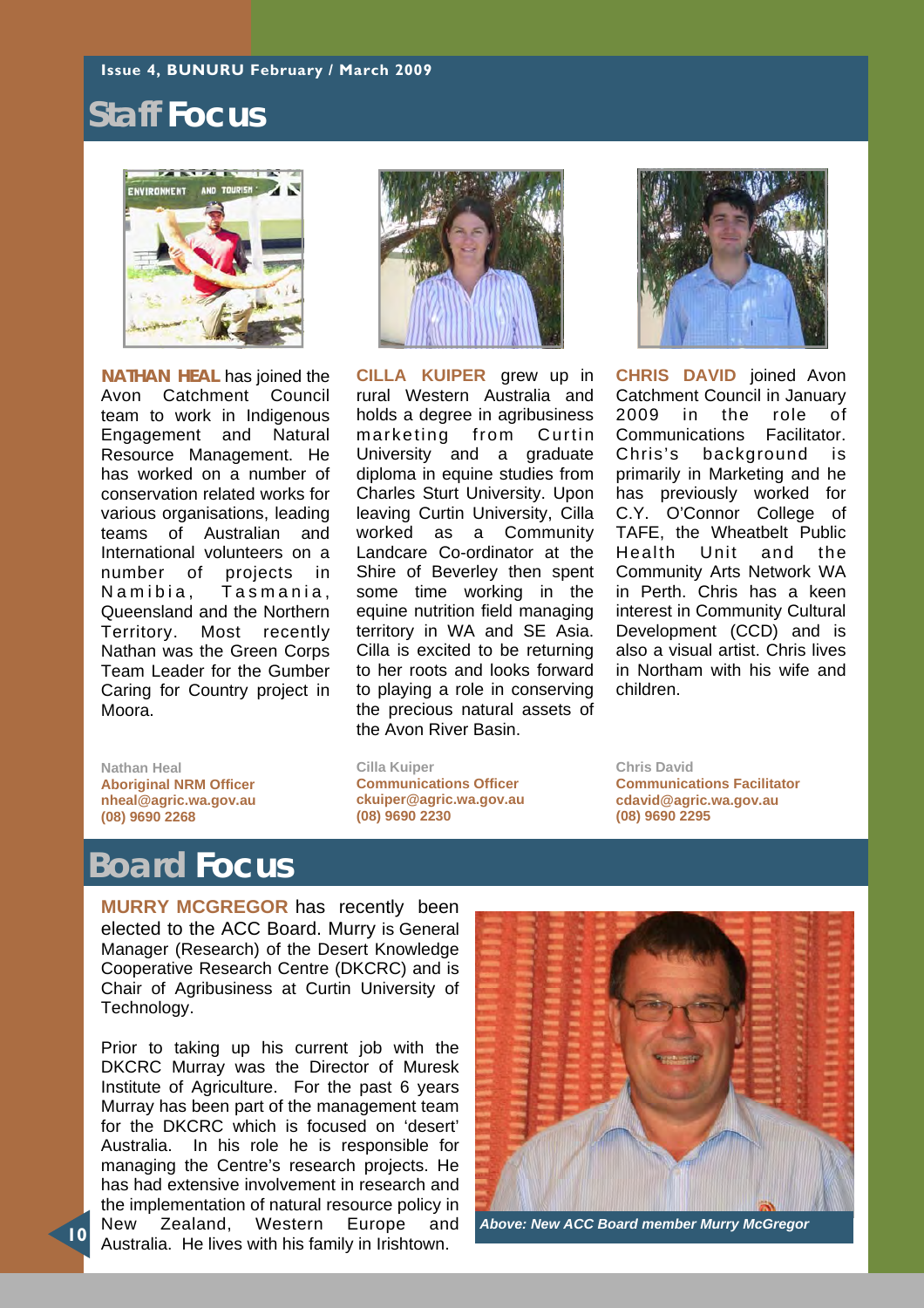## **Initiatives, Collaborations and Partnerships**

## **Noongar Budjar Carers**

### **A partnership between Avon Catchment Council and the Department of Environment and Conservation**

*In November 2008 the Avon Catchment Council and the Department of Environment and Conservation made an innovative partnership for the creation of two Noongar Budjar Carer positions in Merredin and Northam. These trained Noongar Budjar Carers undertake a range of conservation work on land managed by DEC as well as implementing ACC projects elsewhere. This includes the management of Aboriginal sites within the regions, specifically; Badjaling, Burlong pool and Kokerbin Rock.* 



KATHLEEN started employment with the Department of Conservation and<br>Environment Avon-Environment Mortlock District. Northam in December 2008 as a Noongar Budjar Carer, the

position being a joint funded initiative by the Avon Catchment Council.

Kathleen will help in the implementation of Department of Environment and Conservation programs. She will also be provided training opportunities relating to her work. When asked why she enjoyed her position Kathleen said that she was happy 'learning something new everyday.'

While only new to the position Kathleen has been keeping busy in her new role with community education in the management of Magpies (Gymnorhina tibicen), letter drops, speaking with the community and visual monitoring.

Kathleen is keen to visit more of the 133 nature reserves in her District and has been given an introduction to Namelcatchem Nature Reserve (Shire of Dowerin) which requires significant rehabilitation from previous clearing.

Previously Kathleen worked as an Industrial cleaner and is happy with her new position with Department of Environment and Conservation as she believes it will provide her with further opportunities. Kathleen also has a cousin working within the Department in the Albany office.

### **KATHLEEN KICKETT MICHAEL 'MICK' HAYDEN SNR**



**- MICK** is a Njaki - Njaki man, born in Kellerberrin and raised in Merredin. Michael has spent the last 13 months employed by the Department of Environment and Conservation as a Noongar Budjar Carer,

the position being a joint funded initiative by the Avon Catchment Council.

Prior to this appointment Michael worked for 16 and a half years at Western Power, in the mining industry and also as a mentor for boys at Merredin Senior High School. Michael is also a sitting Counsellor of the Merredin Shire and is the first Indigenous Counsellor in the Wheatbelt.

Michael is passionate about his area and people; he is keen to ensure recognition of the Niaki - Niaki peoples achievements and is aware of the positive role model he is to the Noongar people in his community. In his current role with DEC Michael is particularly passionate about the promotion of Aboriginal sites and communicating their importance. He hopes that his work in Natural Resource Management will be an incentive to other Noongar people to become involved and nurture their connection to the land.

An avid football player who played for Burracoppin and Merredin, Michael is married with two sons, one daughter and a foster daughter.